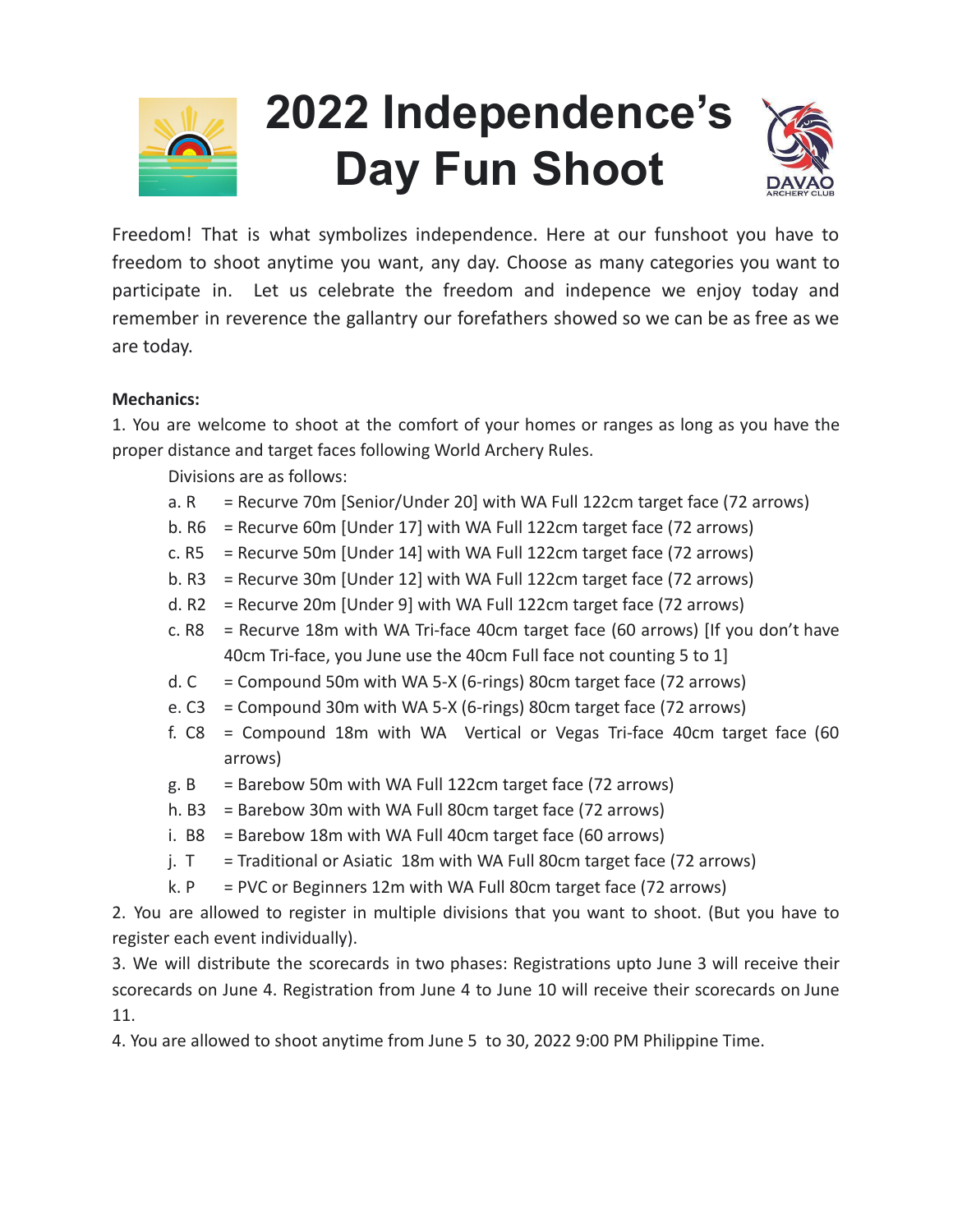5. You can shoot as often as you want during the shooting dates, but you can only submit your best World Archery 720 round (2 rounds of 6 ends of 6 arrows for a total of 72 arrows shot consecutively for 30m, 50m and 70m distances) or 600 round (2 rounds of 10 ends of 3 arrows for a total of 60 arrows shot consecutively for 18m distance) score via the Ianseo scorekeeper

## app. **[Please take note for 40cm target scoring there is no X score but only 10 points]**

6. Please post a picture of your equipment and a picture of yourself and your athlete number before shooting your session. Then post a picture of the target face of each end that you shot in our chatroom (caption it with your assigned target number as well as the round and end number. Ex: 3A R1 E1). For those that have 2 or more shooters per target butt please specify the color of your vanes in your caption. (Ex: 1A: Blue fletch, 1B: Yellow White feathers. R1 E1)

- 7. No need to use fresh target faces if you don't have them.
- 8. Honesty is the best policy and this is totally FREE!!
- 9. And Importantly HAVE FUN!! :D

## **Traditional division rules**

- 1. 18m distance at Full WA 80cm target
- 2. 6 arrows per end, with 2 rounds of 6 ends for total of 72 arrows
- 3. Traditional bows, Asiatic bows, ILF and Bolt on bows are allowed
- 4. ILF and Bolt on bows must be shot off-shelf without arrow rest or plunger
- 5. No arrow restrictions as long as feathers are used
- 6. No stringwalking or 3 under draw
- 7. String silencers allowed
- 8. Split-finger Tab, thumb ring and gloves allowed